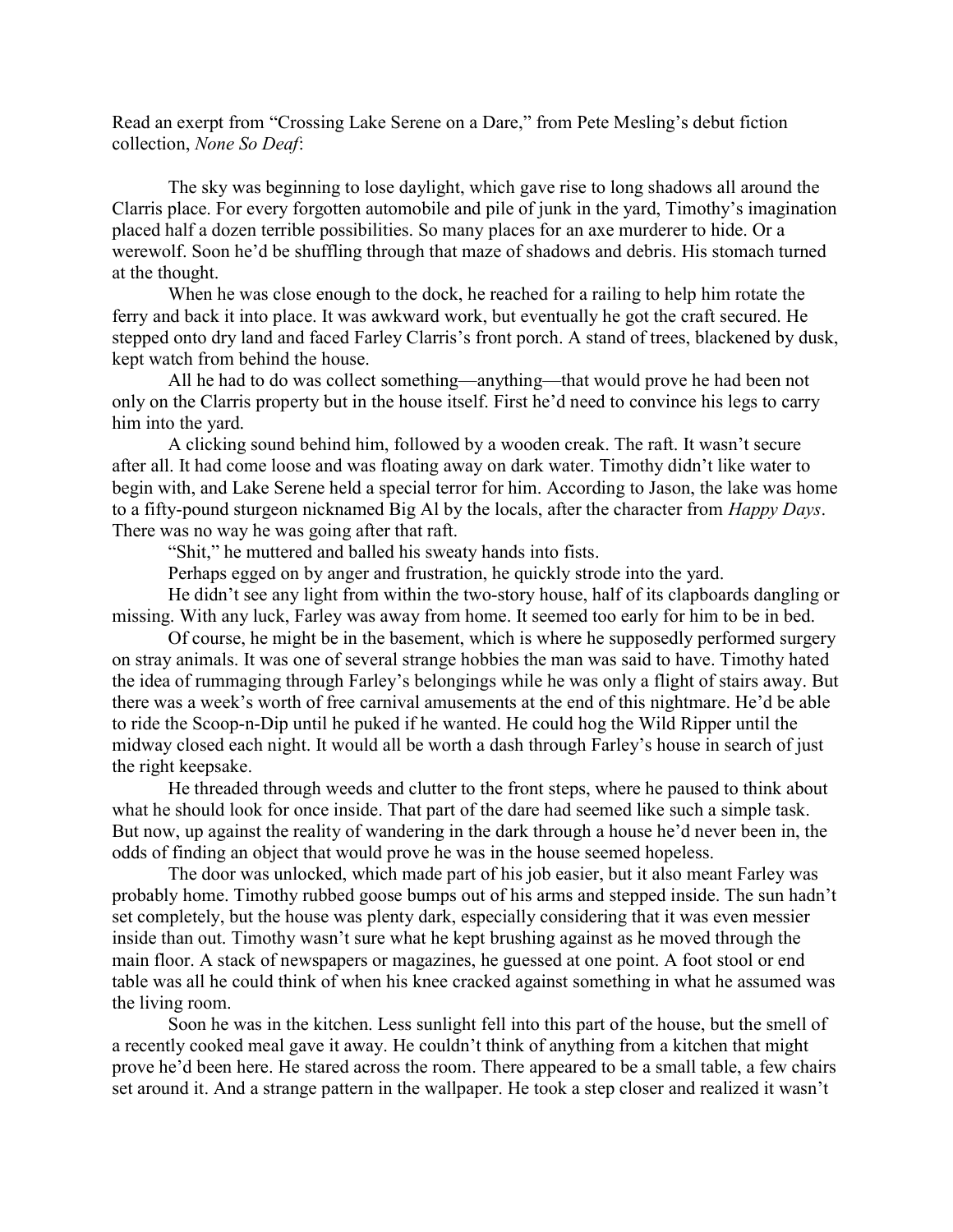wallpaper he was seeing. It was the silhouette of a man occupying the far chair.

 Timothy wanted to die for the first time in his life. He saw nothing but dead ends. If he didn't get out of there, the man might rise from his chair, hobble over to him and kill him in some horrible way. If he ran, he'd get lost in the woods to the west of Farley's land, searching for a way around the lake. Or he'd be forced to brave the waters that were home to Big Al, risking death by sturgeon attack or drowning. The way to the east wasn't even worth contemplating. There was nothing in that direction but brambles and gullies just waiting to snare a young boy. To the south, nothing but open roads. He didn't care for his options. But his legs wanted him out of that kitchen. Without giving his brain the signal, he was sidestepping to the doorway he'd come through.

 "Boy," the man in the chair said. Timothy shuddered at the gravelly sound of his voice. "Get your ass over here."

 The command led to a struggle in Timothy's mind. Yes, twelve was a fine age in many ways, but it was also an awkward, trying age. He was still young enough to want to obey his elders and yet not so young he couldn't smell danger. Farley was probably harmless. Deep down, Timothy had known that all along. He wouldn't have set foot in the man's house if he'd truly believed he was as wicked as he was in the stories people told. But seeing him sitting in the dark at his kitchen table, Timothy was convinced Farley Clarris was a cutter of animals—maybe an eater of children. Almost anything seemed possible.

 But he went to him, took a seat across the table from him. Farley was a big man. Bigger than Timothy's father. Timothy had only seen him behind the wheel of his rusted-out pickup truck prior to this. He was even bigger up close.

 "What the hell do you want in my house?" Farley had a glass of something in front of him, and his hands looked dark, stained.

 "It was a dare." Timothy said nervously. "I'm supposed to bring back something that proves I was in here."

 "Steal, you mean." Timothy's head drooped. "And what made this such a daring breakin, if you don't mind my asking? Am I supposed to be some kind of vampire?"

 Honesty had felt like the right course up until now. Timothy wondered if he should soften the truth for this question. But like his feet, his tongue sometimes had a mind of its own. "There are stories about what you do."

"Are there, now? What's your name, son?"

"Timothy."

 "I'll tell you what, Timothy. I ain't got a thing planned this evening. I'd love to hear one or two of them stories."

 Timothy swallowed hard before continuing. "Um, some kids say you trap animals in the woods, stray pets and coons and such. That you … cut them up to learn how they work, so you can be more like them."

 Farley laughed, and it made him sound like a different man. "Sometimes a lie holds a grain of truth." He clicked a table lamp on, which blinded Timothy temporarily. His hands truly were stained, and it looked like dried blood. "I'm not a good role model, Timothy. I've made a real mess of things. But I'm not a monster."

"I didn't mean—"

 "Had a boy about your age once, in fact." Farley paused to take a drink. "Good kid, he was. Hard worker. Good at figuring things out." He looked up to the ceiling, and his eyes pooled with tears. Timothy's gut clenched. "His mother always thought I gave the boy too much